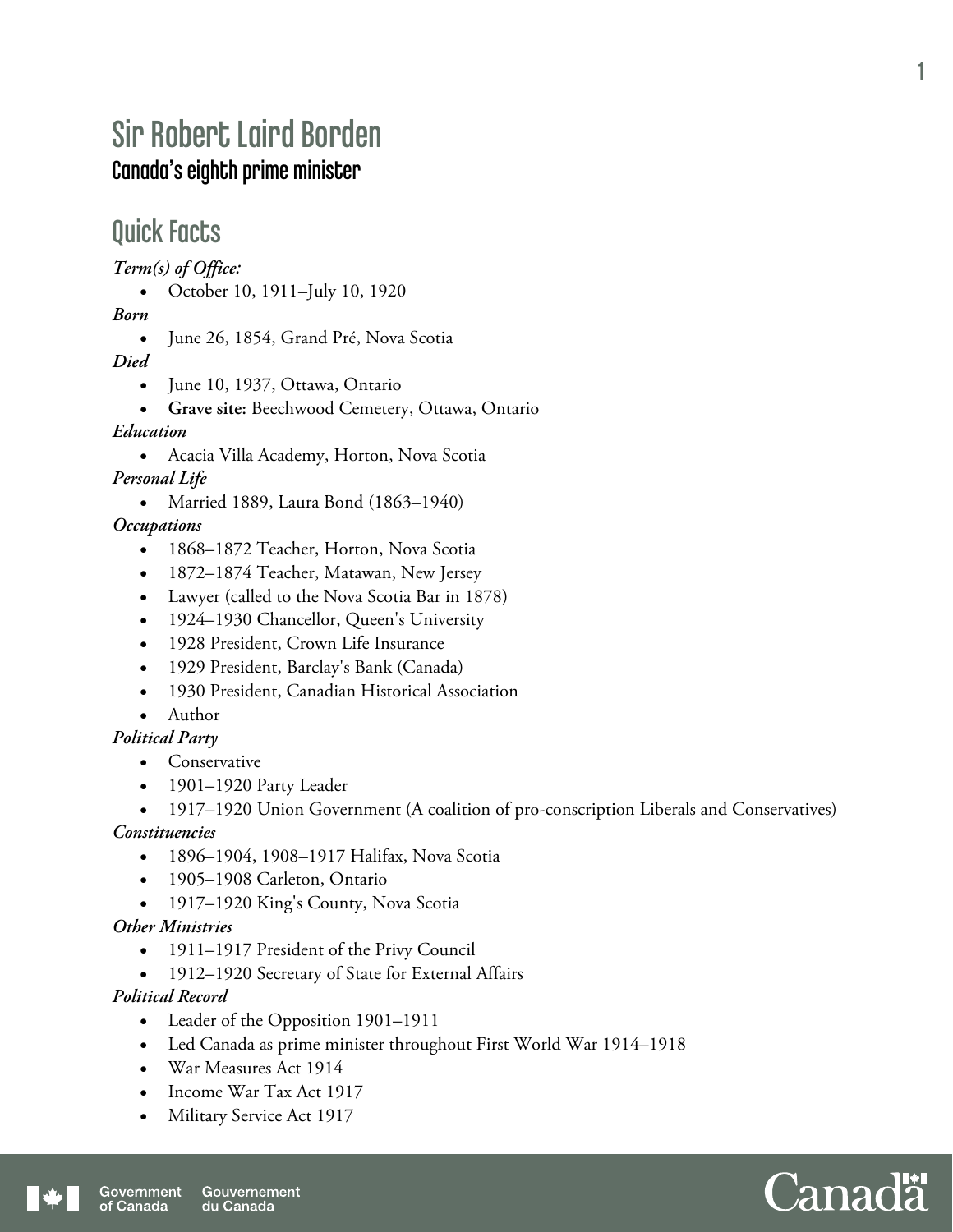- Wartime Elections Act 1917
- Principal author of Resolution IX of the 1917 Imperial War Conference
- Franchise extended to women 1918
- Leader of Canadian delegation at the Paris Peace Conference 1919

### **Biography**

*It can hardly be expected that we shall put 400,000 or 500,000 men in the field and willingly accept the position of having no more voice and receiving no more consideration than if we were toy automata.*  —Sir Robert Borden, January 4, 1916

Prime Minister Sir Robert Borden began his political career as a staunch Imperialist, and during his years as Leader of the Opposition he frequently criticized Sir Wilfrid Laurier's policies concerning Britain. But once in power, Borden saw the necessity of an independent position for Canada within the Empire. With the advent of the First World War and the sacrifice of Canadian lives in Europe, Borden insisted on an autonomous voice for the nation in Imperial and international affairs. Through his efforts during the nine years he was prime minister, Canada won greater independence from Britain and acquired the reputation as a neutral entity in international affairs.

Robert Laird Borden was born in Grand Pré, Nova Scotia in 1854. His father owned a farm and worked as the local stationmaster. Young Borden was educated at the local school, Acacia Villa Academy. So promising were his intellectual abilities, that he became an assistant school master at the Academy at the age of 14. At 19, Borden was offered a teaching position in Matawan, New Jersey. He returned to Nova Scotia two years later and began articling with a Halifax law firm, not having the means to study law at university. Borden was called to the bar in 1878, and proceeded to establish himself as a successful lawyer in partnership with Charles Hibbert Tupper, son of the future Conservative prime minister, Charles Tupper.

It was through the Tupper family that Borden was drawn into politics. He was elected to the House of Commons in 1896 and succeeded Tupper as leader of the Conservatives in 1901. The Tories had been in disarray since the death of Sir John A. Macdonald in 1891 and were badly beaten in the elections of 1896 and 1900. Borden spent his ten years as Leader of the Opposition rebuilding the party. He had none of Laurier's oratorical mastery or charisma. His talents included a methodical efficiency and a remarkable capacity for work. But even within his own party, Borden's skills were sometimes overlooked; his attempts to reconcile the varying opinions of his colleagues were often interpreted as indecisiveness.

Borden's leadership ability was most thoroughly tested during the First World War. The demands made on the workings of government, the economy as well as the social structure of the nation were acute. When war was declared in August 1914, just three years into Borden's term as prime minister, he realized the nature of the crisis that had been so suddenly imposed. Not only was there to be an army enlisted, trained and armed, but also a whole nation to be reorganized in order to procure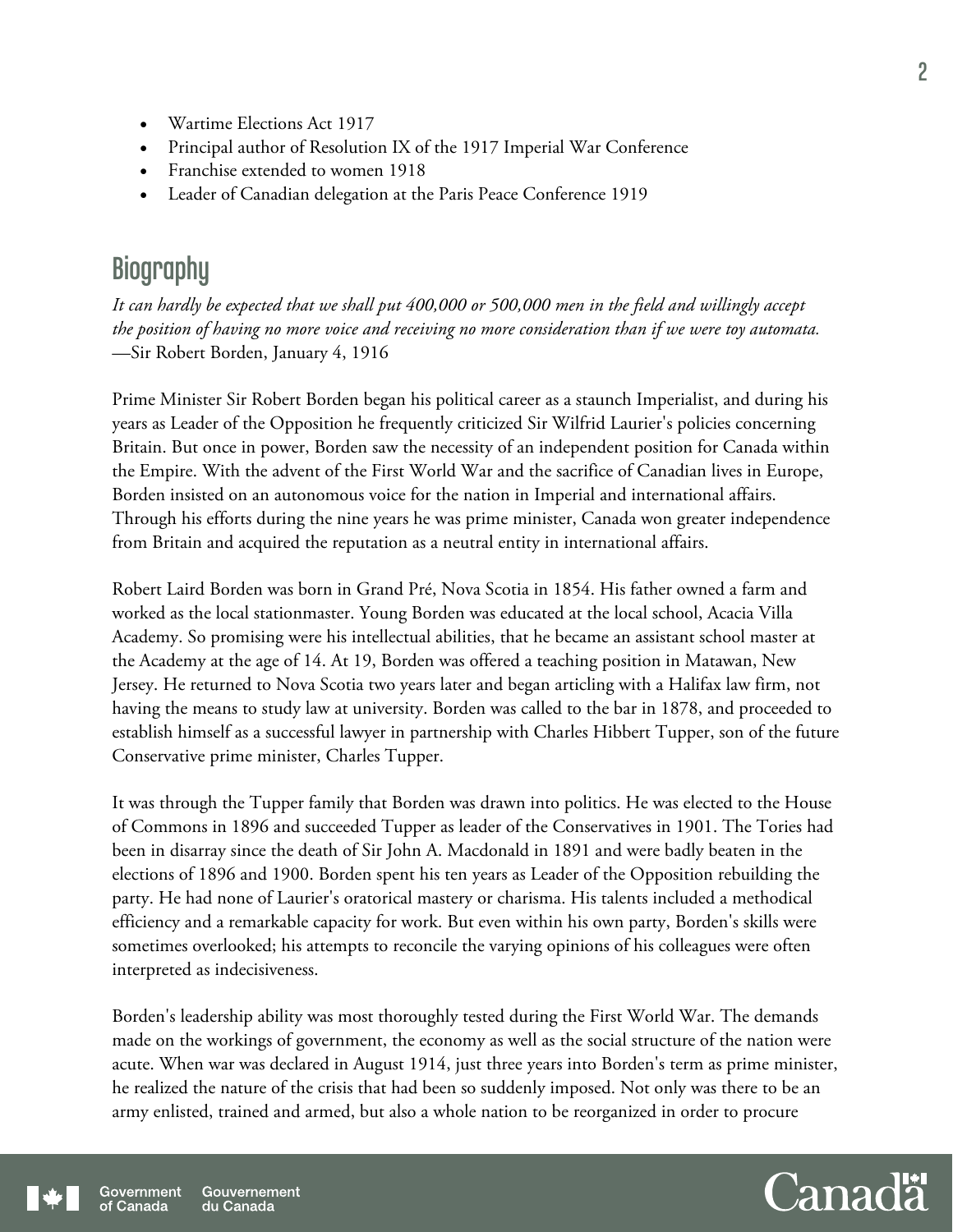equipment and manpower, to regulate industry, agriculture and transportation, to raise funds and safeguard currency, all essential to the war effort.

Borden was in Europe in 1915 and visited Canadian soldiers at the front and in hospitals in Britain. He was horrified at the suffering they had endured. He was even more appalled to learn of the incompetence of the British High Command and, as a result, demanded that Canada have more say in the Allied planning. Borden was also determined that the efforts of Canadian soldiers in France would be supported by adequate reinforcements. In the face of dwindling enlistment, he proposed conscription.

The issue of conscription instantly divided the nation and Borden's Cabinet. His Quebec ministers refused to support it. Borden proposed a coalition government of Liberals and Conservatives for the duration of the war. The Liberal party was split over conscription; some accepted Borden's invitation to join his Cabinet. The Union government won the election of 1917, but not without a cost. The province of Quebec was completely alienated and without representation in Cabinet. Borden had also imposed the Wartime Elections Act which unjustly deprived many Canadians of Germanic descent and other foreign backgrounds of their right to vote. In addition to the demands of wartime governing, Borden had to fire his Minister of Militia and Defence, and deal with scandals involving graft and wartime profiteering. When the centre block of Parliament burned in February 1916, Borden escaped, singed and in his shirtsleeves; his office and its contents were completely destroyed by the fire.

Although the war ended in 1918, Borden's work continued in the aftermath. He insisted that Canada have an independent delegation at the Paris Peace Conference and he participated in the establishment of the League of Nations. By 1920, after so many years of relentless work, Borden's health was suffering and he resigned as prime minister. His retirement proved restorative and he was active with his business concerns, lecturing and writing until his death in 1937.

### International Relations

In 1912, the Borden government brought in the Naval Aid Bill, through which Canada would provide up to \$35 million to the British for the acquisition of three Dreadnoughts. The Liberals opposed. The Conservatives used closure to get the bill passed, but then the Liberal-dominated Senate voted it down.

Also in 1912, Borden, in addition to being prime minister, took the title of Secretary of State for External Affairs. Canadian prime ministers after him also took this title, until 1946, when Prime Minister Mackenzie King appointed his Minister of Justice, Louis St. Laurent, to the External Affairs post.

In 1914, Borden and his government were involved in the *Komagata Maru* incident, named for the ship that brought immigrants from India via Hong Kong to Vancouver challenging the Continuous Passage Act. They were ultimately refused entry into Canada and forced to return to India.

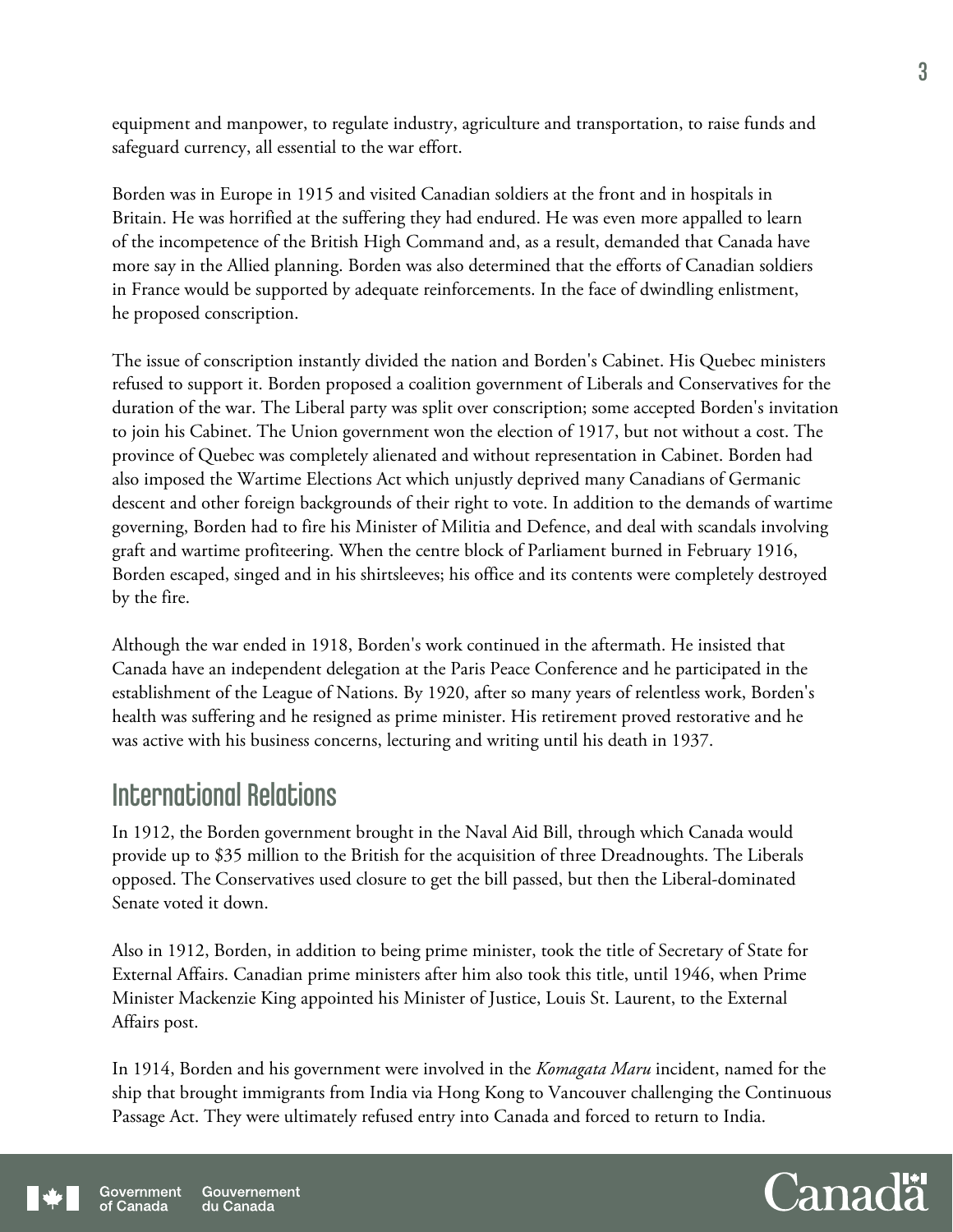When Great Britain declared war on Germany in August 1914, Canada was automatically at war. However, the Canadian government had little say in where and how its soldiers were deployed. That changed at Vimy Ridge in April 1917. It was the first time all four Canadian divisions had fought together. Not only was the victory the first major success of the allies in the long war, it proved what Canadians fighting together could achieve. Anglophone, Francophone, Black, First Nations, Métis and Asian soldiers: the victors of Vimy took the Ridge as Canadians.

Now at war, the Canadian government viewed people of German-descent and immigrants from the Austro-Hungarian Empire with suspicion. They were labelled enemy aliens and placed under police surveillance or in internment camps. Some lost their jobs, while many German-language schools, churches and newspapers were closed.

In 1919, Borden led the Canadian delegation to the Paris Peace Conference, and insisted that Canada be permitted to sign the Treaty of Versailles and become a member of the League of Nations, thus acquiring international status.

### **Anecdote** "The nightmare is removed"

In 1911, Sam Hughes is the Minister of Militia and Defence. He is an able politician and a loyal supporter of the prime minister, Sir Robert Borden, but Hughes is also boastful and unpredictable. When war is declared in 1914, the question is: will it bring out the best or the worst in Sam Hughes? The answer is both. Within three months of the start of war, Hughes raised, trained, and armed 33,000 Canadian soldiers and accompanied them to Britain, which was a remarkable achievement. But the rifle he insists they use is faulty. It frequently jams in the field and it costs men's lives. Hughes' role with regard to the British army is limited, but he insists on meddling with the chain of command. The Canadian army is his empire and Hughes is the Emperor! Borden has to weigh carefully the value of this man. His behaviour is erratic and troublesome, yet Hughes is a popular figure in the eyes of the public. His dismissal would reflect badly on the government. Borden continues to give him more rope....

The final straw comes in September 1916 when Hughes disregards the explicit instructions of the prime minister. His duties are immediately given to two other ministers. When Hughes protests angrily to Borden, he receives a letter demanding his resignation.

*You must surely realize that I cannot retain in the government a colleague who has addressed to me such a communication. I regret that you have thus imposed upon me the disagreeable duty of requesting your resignation as Minister of Militia and Defence.* 

As one of Hughes' Cabinet colleagues remarked, "the nightmare is removed."